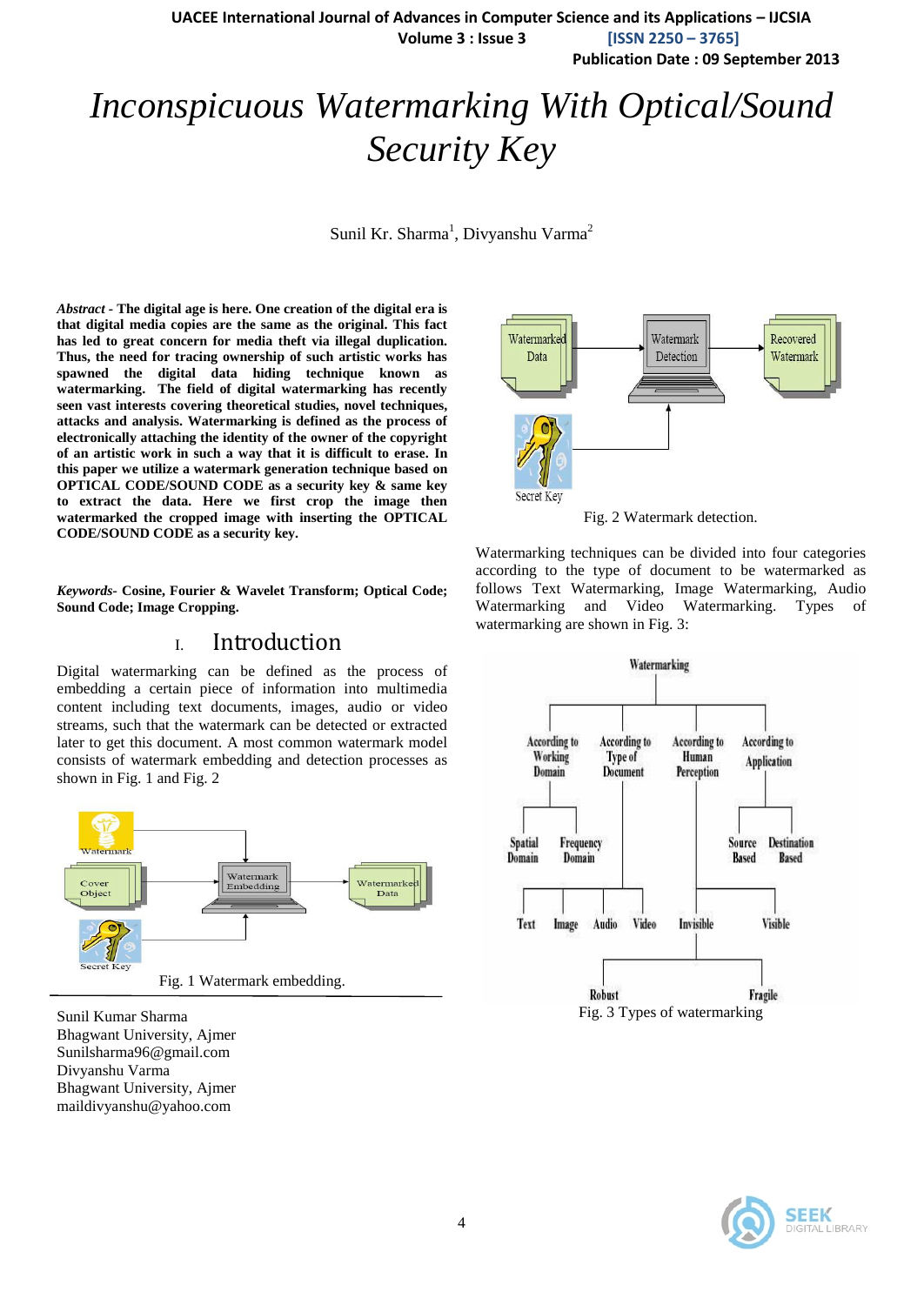**Volume 3 : Issue 3 [ISSN 2250 – 3765]**

**Publication Date : 09 September 2013**

## II. Proposed Technique

Digital watermarking is a technique of embedding some information (usually hidden copyright notices) into an image. Number of applications has been found in various fields like copyright protection, content authentication, document annotation, medical imaging. So, an enhanced semi-blind, hybrid digital image watermarking scheme based on OPTICAL CODE/SOUND CODE as a security key & same key to extract the data is our proposed approach in this paper. OPTICAL CODE/SOUND CODE as a security key we may propose the following Fig. 4 block representation for watermarking embedding & Fig. 5 block representation for watermarking extraction.







Fig. 5 block representation for watermarking extraction OPTICAL CODE/SOUND CODE as a security key

## *A. DWT/DCT/FFT*

There are several transforms that brings an image into frequency domain. Among most common of those, are mentioned: Discrete Wavelet transform (DWT), Discrete Cosines Transform (DCT) and Fast Fourier Transform (FFT). In frequency domain, coefficients are slightly modified. This will make some unnoticeable changes in the whole image and makes it more robust to attack compared to what we have in spatial methods. Discrete Wavelet transform (DWT), Discrete Cosines Transform (DCT) and Fast Fourier Transform (FFT) is applied on the given real image as shown in Fig.5



Fortunately, there is a direct command for obtaining DCT coefficients of images. Wavelet transform decomposes an image into a set of band limited components which can be reassembled to reconstruct the original image without error. DWT have large advantage over Fourier & cosine transform.